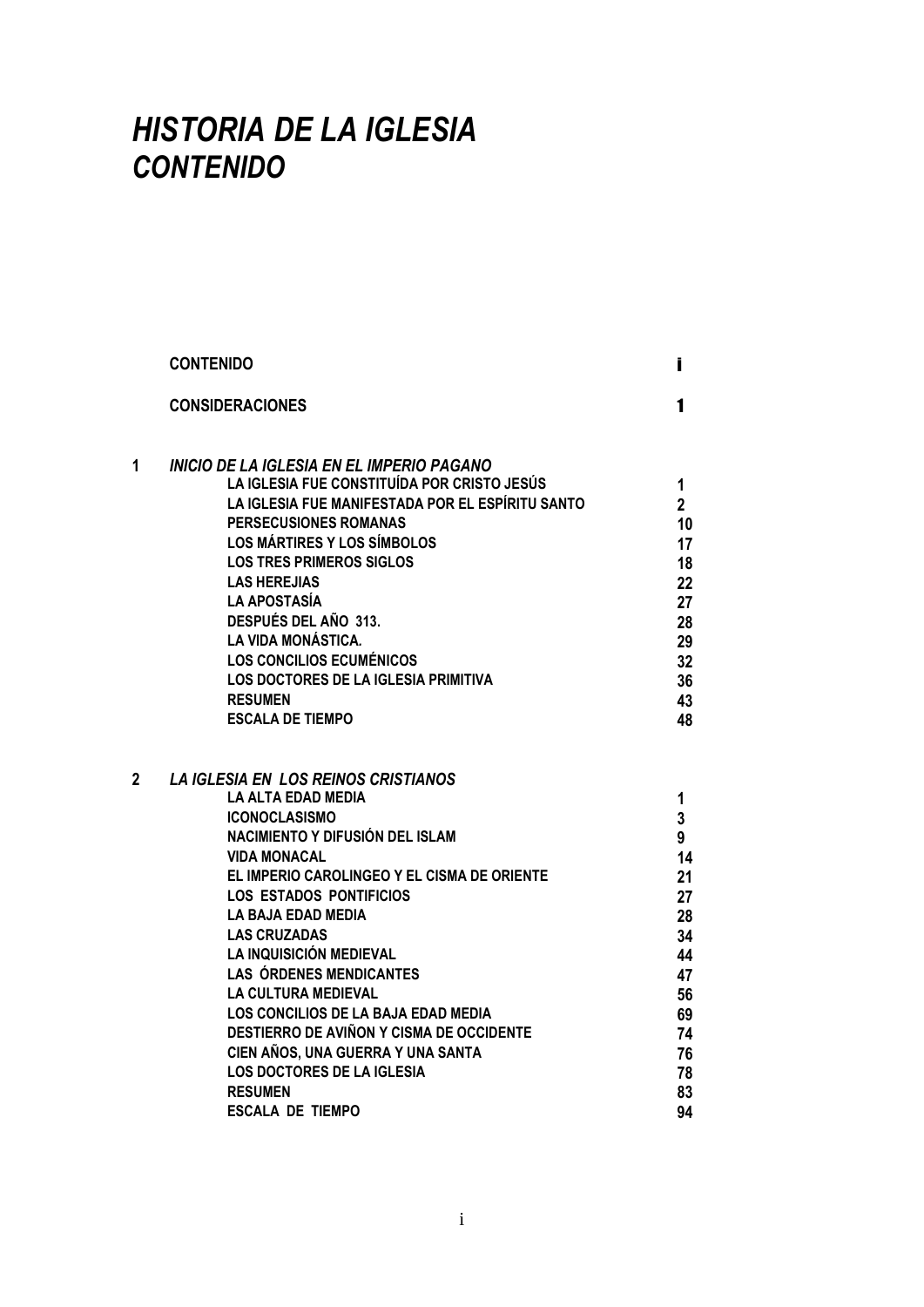| 3 | LA RENOVACIÓN DE LA IGLESIA EN LA ÉPOCA DEL HUMANISMO |    |
|---|-------------------------------------------------------|----|
|   | <b>RENACIMIENTO Y HUMANISMO</b>                       | 1  |
|   | LA REFORMA PROTESTANTE DE LUTERO Y EL PROTESTANTISMO  |    |
|   | <b>EN INGLATERRA</b>                                  | 8  |
|   | EL CONCILIO DE TRENTO, LA VERDADERA REFORMA Y ÓRDENES |    |
|   | <b>RELIGIOSAS NUEVAS</b>                              | 15 |
|   | EL PERÍODO OTOMANO                                    | 22 |
|   | <b>LA VIDA ESPIRITUAL</b>                             | 26 |
|   | <b>EL SIGLO XVII</b>                                  | 40 |
|   | LA ILUSTRACIÓN, ERA DE LA RAZÓN Y DE LAS LUCES.       | 46 |
|   | LOS GRANDES DESCUBRIMIENTOS GEOGRÁFICOS               | 48 |
|   | LA CURIA ROMANA                                       | 49 |
|   | VICISITUDES DE LA COMPAÑÍA DE JESÚS.                  | 54 |
|   | <b>LA MASONERÍA.</b>                                  | 56 |
|   | <b>DOCTORES DE LA IGLESIA</b>                         | 59 |
|   | <b>RESUMEN</b>                                        | 61 |
|   | ESCALA DE TIEMPO                                      | 64 |

| 4 | ENCUENTRO DE NUEVOS MUNDO Y NUEVAS ALMAS       |    |
|---|------------------------------------------------|----|
|   | <b>LOS NUEVOS MUNDOS</b>                       |    |
|   | EL MILAGRO DEL TEPEYAC                         | 9  |
|   | <b>SANTOS PERUANOS</b>                         | 13 |
|   | OTROS RINCONES DE AMÉRICA                      | 17 |
|   | LAS FILIPINAS, EL JAPÓN Y ASIA                 | 19 |
|   | <b>LAS APARICIONES MARIANAS</b>                | 26 |
|   | LA INQUISICIÓN ESPAÑOLA.                       | 31 |
|   | EL TRIANGULO DEL COMERCIO Y LA TRATA DE NEGROS | 34 |
|   | <b>RESUMEN</b>                                 | 39 |
|   | <b>ESCALA DE TIEMPO</b>                        | 45 |
|   |                                                |    |

## **5** *LA IGLESIA ANTE REVOLUCIONES POLÍTICAS, ECONÓMICAS Y SOCIALES* **EL MUNDO DE LAS REVOLUCIONES 1 SANTOS DE LOS CINCO CONTINENTES. 8 EL CONCILIO VATICANO I 27 LA MASONERIA DECIMONÓNICA 30 ROMANTICISMO Y POSITIVISMO 32 LAS ÓRDENES RELIGIOSAS 37 APARICIONES DE LA VIRGEN MARÍA 42 LA ENCÍCLICA RERUM NOVARUM. 52 RESUMEN 57 ESCALA DE TIEMPO 60**

## **6** *LA IGLESIA EN EL SIGLO DEL CONOCIMIENTO, MATERIALISMO Y RELATIVISMO* **UN MUNDO QUE SE REACOMODA POLÍTICA, ECONÓMICA Y FILOSOFICAMENTE. 1 LAS GUERRAS MUNDIALES 1 LAS REVOLUCIONES DEL SIGLO XX 12 TRATADO LETRAN 18 EL CONCILIO VATICANO II 19 PARTICIPACION MARIANA 20**